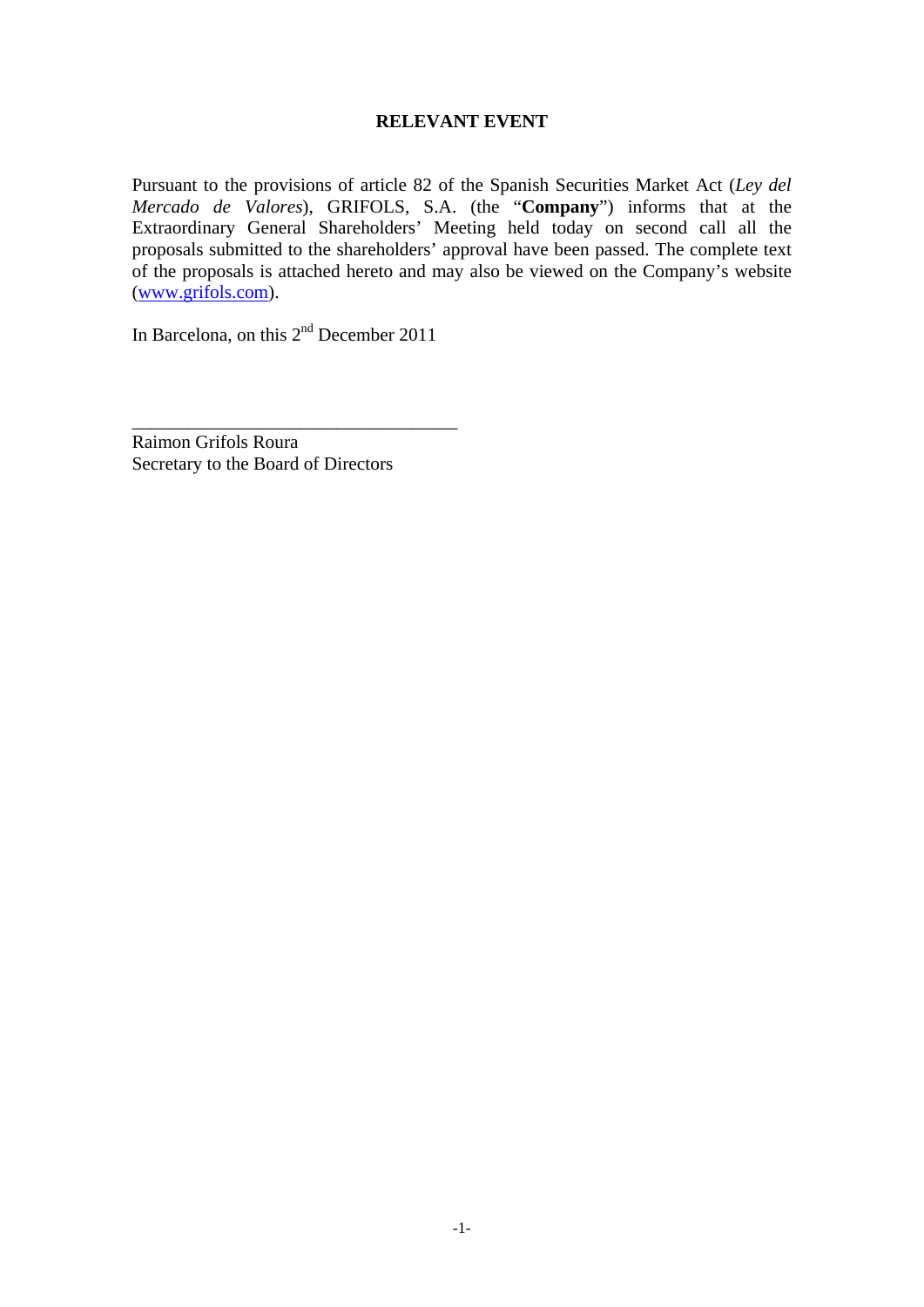#### **GRIFOLS, S.A.**

### **PROPOSED RESOLUTIONS TO BE SUBMITTED TO THE GENERAL SHAREHOLDERS' MEETING (1 / 2 December 2011)**

**First. Increase of the Company's share capital in the amount of Euro 2,968,765.80, by issuing 29,687,658 new shares without voting rights of Class B, with a nominal value of Euro 0.10 each, without share premium, against voluntary reserves, in the proportion of 1 new share of Class B for each 10 former shares of Class A or Class B, with provision of incomplete allocation. Amendment of Article 6 of the Company's Articles of Association (share capital). Application before the relevant domestic and foreign authorities for the listing of the new shares on the Stock Exchanges of Madrid, Barcelona, Bilbao and Valencia, as well as on the Spanish Automated Quotation System (***Sistema de Interconexión Bursátil)* **(Continuous Market) and on the NASDAQ.** 

#### A) Number and nature of the shares to be issued

It is agreed to increase the Company's share capital in the amount of Euro 2,968,765.80, by issuing and placing in circulation 29,687,658 Class B shares, of nominal value of Euros 0.10 each, all of them belonging to the same class and series, being Company's shares without voting rights with the pre-emptive rights established in article 6 Bis of the Articles of Association.

Once the capital increase is carried out, the Company's share capital will be set at Euro 117,882,384.10, represented by 213,064,899 ordinary shares, belonging to Class A and with a nominal value per share of Euro 0.50; and 113.499.346 non-voting shares, belonging to Class B and with a nominal value of Euro 0.10 per share.

B) Type of issuance and payment

The Class B shares will be issued for their nominal value of Euro 0.10, without share premium, and will be paid in full against voluntary reserves.

C) Balance sheet on which the transaction is based

Pursuant to the provisions of article 303 of the Companies Act (*Ley de Sociedades de Capital)* this increase in share capital is based on the individual balance sheet of Grifols, S.A. closed as of 30 September 2011, which has been duly audited by KPMG Auditores, S.L., and is being approved at this General Meeting.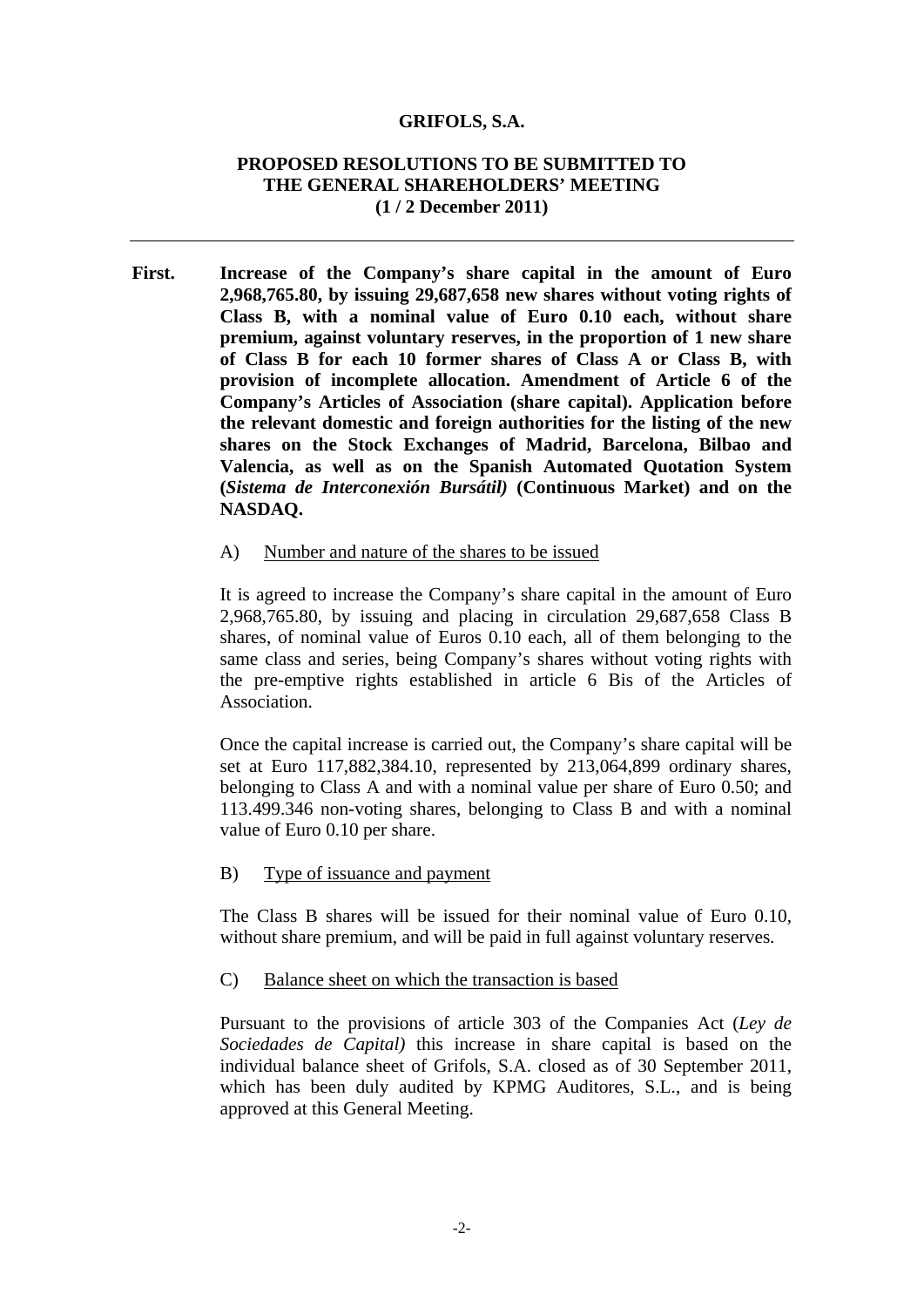# D) Free allocation rights

Pursuant to the provisions of paragraph 6.1 of section 6 Bis of the Articles of Association, all the shareholders of the Company have a free allocation right in the proportion of one (1) new Class B share for each ten (10) former shares owned by them, whether of Class A or of Class B.

For the foregoing purposes, shareholders will be understood as all such individuals or legal entities that, at the end of the day immediately preceding that on which the free allocation period referred to below begins, appear as holders of shares of the Company (whether of Class A or of Class B) in the accounting registries of the participating entities of the company Sociedad de Gestión de los Sistemas de Registro, Compensación y Liquidación de Valores, S.A.U. (Iberclear).

Pursuant to the provisions of article 306.2 of the Companies Law ("*Ley de Sociedades de Capital"*), the free allocation rights of the new Class B shares will be transferrable, there being a period of fifteen (15) days starting as from the date indicated in the relevant notice which will be published in the Official Gazette of the Commercial Registry (BORME), in order to allocate and transfer such rights.

Once the negotiation period for the free allocation rights expires, all new Class B shares that have not been allocated will be registered under the name of whoever can prove their ownership and kept in deposit. After three years, Class B shares that have not been yet assigned may be sold, according to article 117 of the Companies Act, on behalf of and at the risk of the interested parties. The net amount of such sale shall be held available to the interested parties as established in the applicable legislation.

Notwithstanding the foregoing, if for any reason, upon expiration of the term for the transfer of the free allocation rights, there are still Class B shares pending to be assigned, the share capital will be increased by an amount equivalent to the aggregate nominal value of all Class B shares effectively assigned.

### E) Rights of the new shares

As of the date on which the capital increase is closed, the new Class B shares will confer their holders the rights ascribed to them by the Articles of Association.

### F) Information made available to the shareholders

This resolution has been passed after making available to the shareholders the proposal and Board of Directors' report in compliance with the provisions of the Companies Act, as well as the compulsory report from the Company's auditors.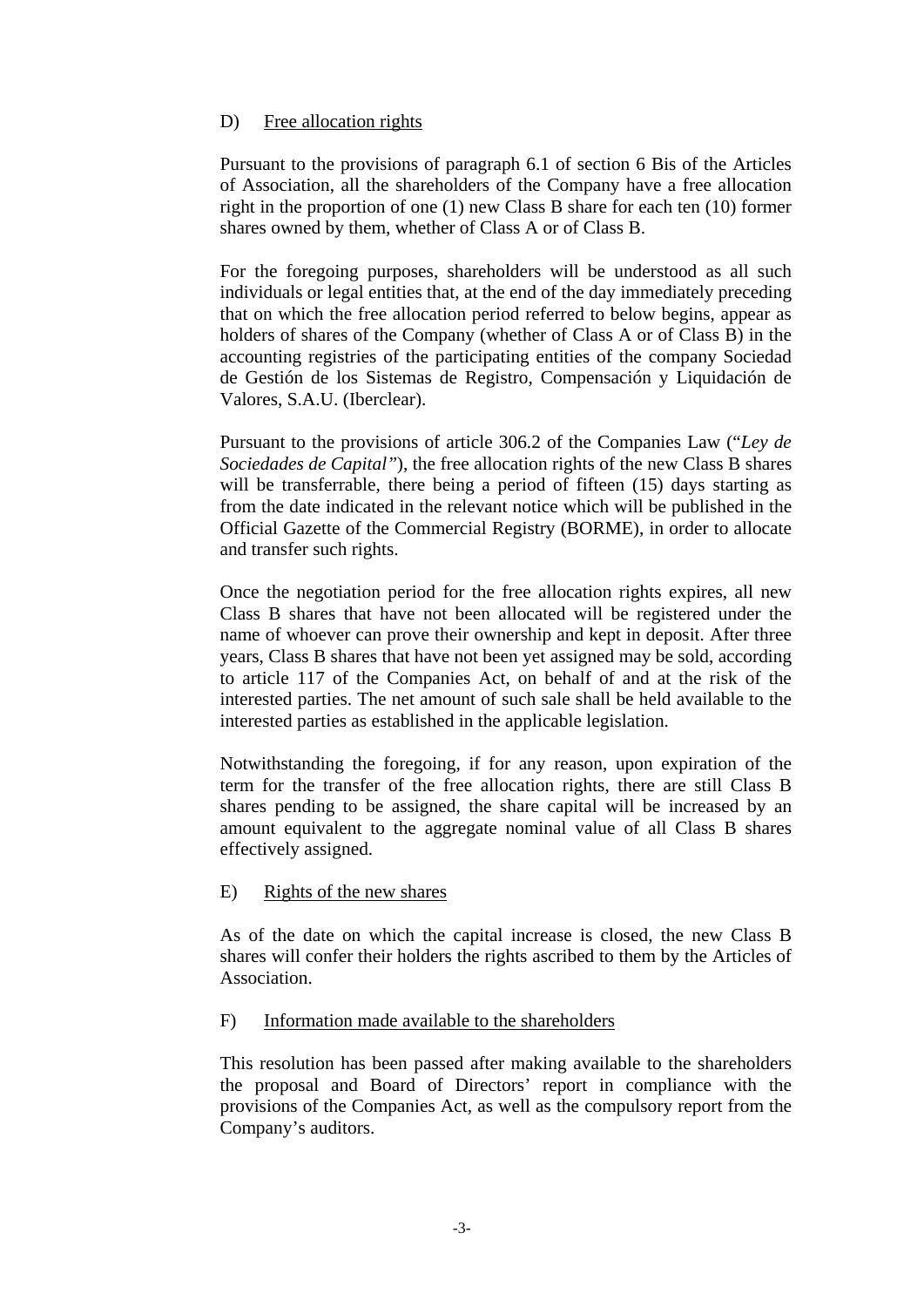# G) Separate voting

Pursuant to the provisions of paragraph 6.1 of section 6 Bis of the Articles of Association, the shareholders who own Class B shares will have the right to vote separately on this resolution.

### H) Application for the listing of the new shares

It is resolved to apply for the listing of the new Class B shares on the Stock Exchanges in Madrid, Barcelona, Bilbao and Valencia, as well as in the Spanish Automated Quotation System (*Sistema de Interconexión Bursátil) Continuous Market*), and via ADSs (*American Depositary Shares*), on the *National Association of Securities Dealers Automated Quotation* (NASDAQ), as well as to carry out all the necessary actions and procedures and to file the documents that might be required before the competent bodies of the above-mentioned stock exchange markets, for the admission to listing of the new shares issued as a consequence of the agreed capital increase; it is expressly put on record that Grifols agrees to be bound by already existing and future rules related to the Stock Exchange matters and, specially, as regards contracting, permanence and exclusion from official listing.

Likewise, it is agreed to request inclusion of the new shares in the accounting registries of the company Sociedad de Gestión de los Sistemas de Registro, Compensación y Liquidación de Valores, S.A.U. (Iberclear).

I) Delegation of powers to the Board of Directors

The Board of Directors is empowered, with full power of substitution in any of its members, to decline any number of rights of free allocation needed to reconcile the free allocation ratio for the new Class B shares, to declare the closing of the capital increase and redraft article 6 of the Articles of Association (share capital), to apply for the listing of the new Class B shares under the terms set out in paragraph H) above and, in general, to file all such documents or applications as might be required and to carry out all procedures and actions a may be necessary or convenient to fully execute this resolution.

**Second. Delegation to the Board of Directors, with full power of substitution in any of its members, of the authority to increase the Company's share capital pursuant to the provisions of article 297.1.b) of the Companies Act, within the legal term of five years as of the date of this General Shareholders' Meeting up to a maximum amount equivalent to 50% of the Company's share capital as of the date of this authorisation, being enabled to carry out the increase at once or in several times. Delegation to the Board of Directors, with full power of substitution in any of its members, of the authority to exclude the pre-emptive subscription rights in the relevant capital increases, pursuant to the provisions of article 506 of the Companies Act.**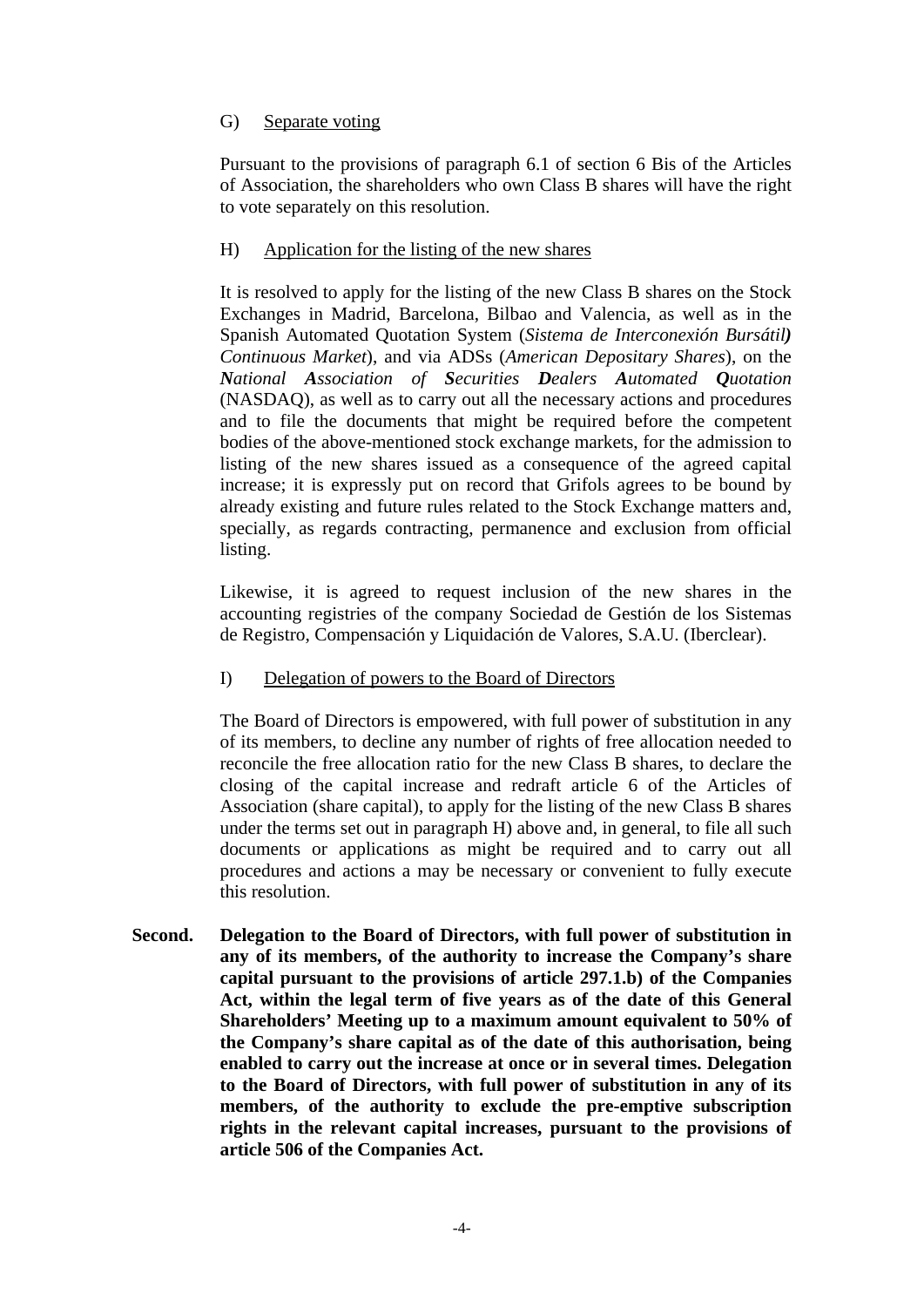# A) Delegation of the powers to increase the Company's share capital

To delegate to the Board of Directors, with full power of substitution in any of its members, the authority to increase the Company's share capital at once or in several times and at any given moment, within a maximum term of five (5) as from the date of this General Meeting, and in an amount that in no case may exceed half of the Company's share capital at the time of this authorisation.

Pursuant to this authorisation, the share capital increases will be carried out, if appropriate, by issuing and placing in circulation the new shares, with or without share premium, with a consideration consisting in cash contributions.

As long as there are non-voting Class B shares in circulation, the capital increases will observe, when applicable, the provisions of paragraph 6.1 of section 6 Bis of the Articles of Association, so that:

- (a) any capital increase implemented pursuant to this authorisation will entail the issuance of Class A and Class B shares in the same proportion as that represented by Class A and Class B shares over the Company's share capital at the time this increase is approved;
- (b) Class B shares will have the same pre-emptive right over the Class B shares to be issued in that increase as those recognised to Class A shares over the Class A shares to be issued in that increase, and
- (c) in said capital increases no other shares or securities will be issued.

Likewise, as long as Class B shares hold the redemption rights foreseen in paragraph 4 of article 6.bis of the Articles of Association, the nominal value of the Class B shares to be issued in the execution of this delegation of authorities cannot exceed one fourth of the total amount of the share capital resulting from the capital increase resolution.

# B) Information available to shareholders

This resolution has been passed after making available to the shareholders the proposal and Board of Directors' report in compliance with the provisions of the Companies Act.

### C) Application for the listing of the new shares

When appropriate, the Company will apply for the listing of the new issued shares on the Stock Exchanges in Madrid, Barcelona, Bilbao and Valencia, as well as in the Spanish Automated Quotation System (*SIBE / Continuous Market*), and via ADSs (*American Depositary Shares*), on the *National Association of Securities Dealers Automated Quotation* (NASDAQ) as well as the inclusion of the new shares in the accounting registries of the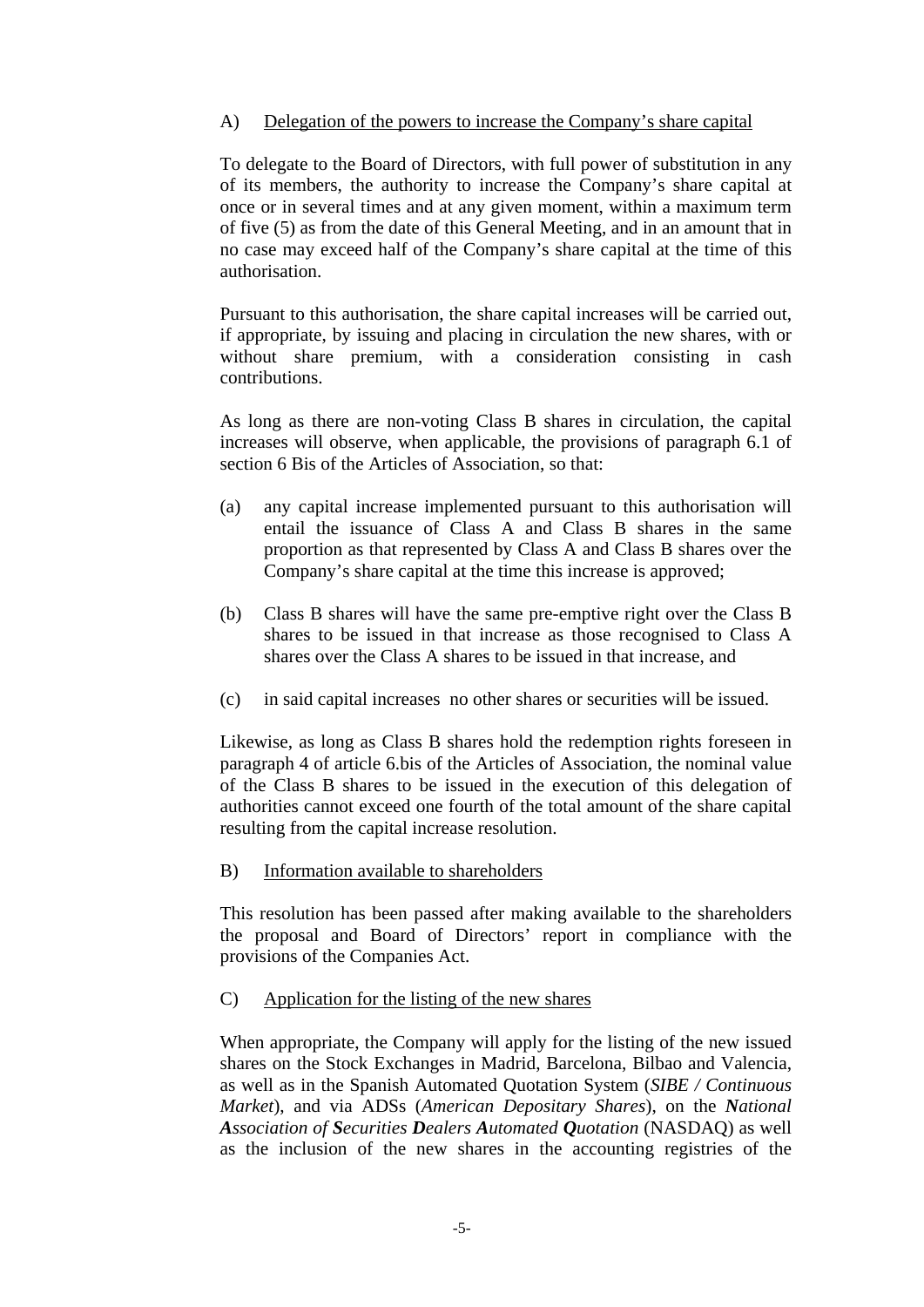company Sociedad de Gestión de los Sistemas de Registro, Compensación y Liquidación de Valores, S.A.U. (Iberclear).

## D) Delegation of powers to the Board of Directors

To delegate to the Board of Directors, with full power of substitution in any of its members, the authority to:

- (a) the terms and conditions of the capital increases and the characteristics of the shares in all aspects not foreseen by the General Meeting, as well as to freely offer the new unsubscribed shares within the term(s) of exercise of the pre-emptive right of subscription;
- (b) establish that, in the event of an incomplete subscription, the share capital will be increased only in the amount of the subscriptions effectively carried out;
- (c) redraft the articles of the Articles of Association related to share capital and number of shares;
- (d) exclude, pursuant to the provisions of article 506 of the Companies Act, the pre-emptive right in the terms and conditions set forth herein;
- (e) apply for, when appropriate, the listing of the shares issued pursuant to this authorisation, as well as to carry out all the necessary actions and procedures and to file the documents that might be required before the competent bodies of the above-mentioned stock exchange markets, for the admission to listing of the new shares issued as a consequence of the agreed capital increase; it is expressly put on record that Grifols agrees to be bound by already existing and future rules related to the Stock Exchange matters and, specially, as regards contracting, permanence and exclusion from official listing;
- (f) request the inclusion of the new shares in the accounting registries of the company Sociedad de Gestión de los Sistemas de Registro, Compensación y Liquidación de Valores, S.A.U. (Iberclear).

### **Third. Amendment of the Articles of Association:**

**3.1.- Amendment of articles 1, 9, 13, 14, 16, 17.bis, 23, 25, 26, 27, 28, 29 and 30 of the Company's Articles of Association in order to adequate their contents to the Companies Act presently in force and to introduce certain qualitative improvements in their wording.** 

In view of the compulsory report from the Board of Directors, to amend articles 1, 9, 13, 14, 16, 17.bis, 23, 25, 26, 27, 28, 29 and 30 of the Articles of Association in order to adequate their contents to the Companies Act presently in force and to introduce certain qualitative improvements in their wording. These articles will read as follows: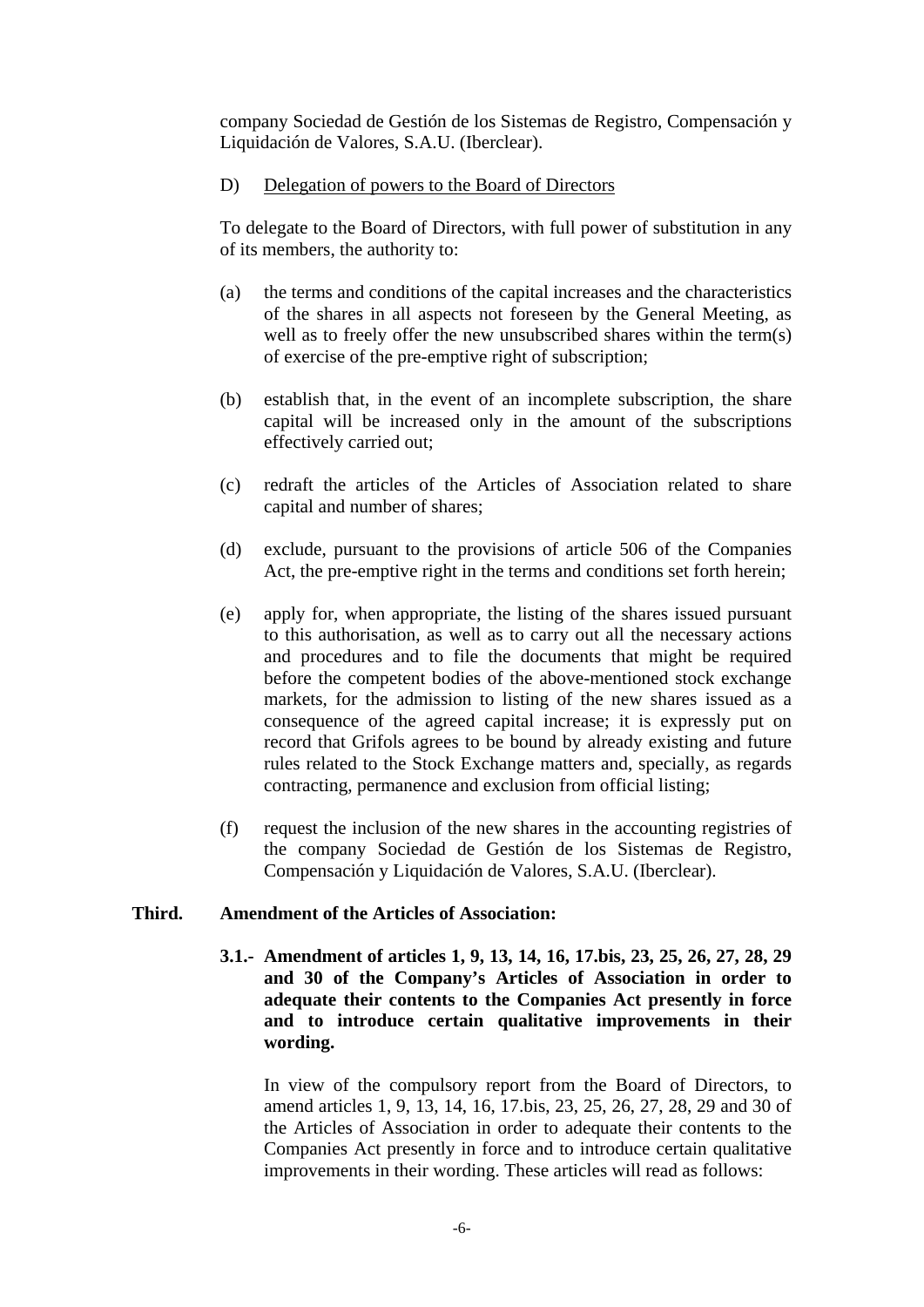*Article 1.- Corporate name.- The company is named GRIFOLS, S.A. (the "Company") and it is a public limited company (sociedad anónima) of Spanish nationality and corporate nature.* 

*The Company shall be governed by its Corporate Governance System and, as to matters not contemplated or provided for herein, by the legal provisions regarding public limited companies and any other legal provisions applicable thereto.* 

*The Company's Corporate Governance System shall consist of the Articles of Association, the Regulation of the General Shareholders' Meeting, the Regulation of the Board of Directors and the remaining Reports, Regulations and Internal Corporate Governance Regulations, passed by the competent bodies of the Company.* 

*Article 9.- Each Company's share confers upon its rightful holder the status of shareholder and vests such holder with the rights and obligations established by Law and by the Company's Corporate Governance System, regardless of the class and series of the shares that may be created in each one of the classes.* 

*Article 13.- The General Shareholders' Meetings may be either ordinary or extraordinary. The ordinary General Shareholders' Meeting must be held within the first six months of each fiscal year in order to approve, if applicable, the corporate management, the annual accounts for the previous fiscal year and the allocation of the results. Any other shareholders' meeting will be deemed Extraordinary.* 

*Extraordinary Meetings shall be held whenever the Board deems it convenient on its own initiative or upon the request of one or several shareholders holding at least 5% of the share capital, who must state in their request the matters to be addressed at the Meeting.* 

*In such case, the Meeting shall be called to be held within the two months following the date on which a notarial demand requesting the Board to call the Meeting was served.* 

### *Article 14.- Calling of the General Shareholders' Meeting.-*

- *1. Both the Ordinary and the Extraordinary General Shareholders' Meetings must be called according to the legal requirements in force at least one month in advance from the date set for the meeting, except in those cases where the Law might have foreseen other terms, by means of a notice published in, at least, the following media:* 
	- *a) The Official Gazette of the Commercial Registry or one of the major newspapers in circulation in Spain.*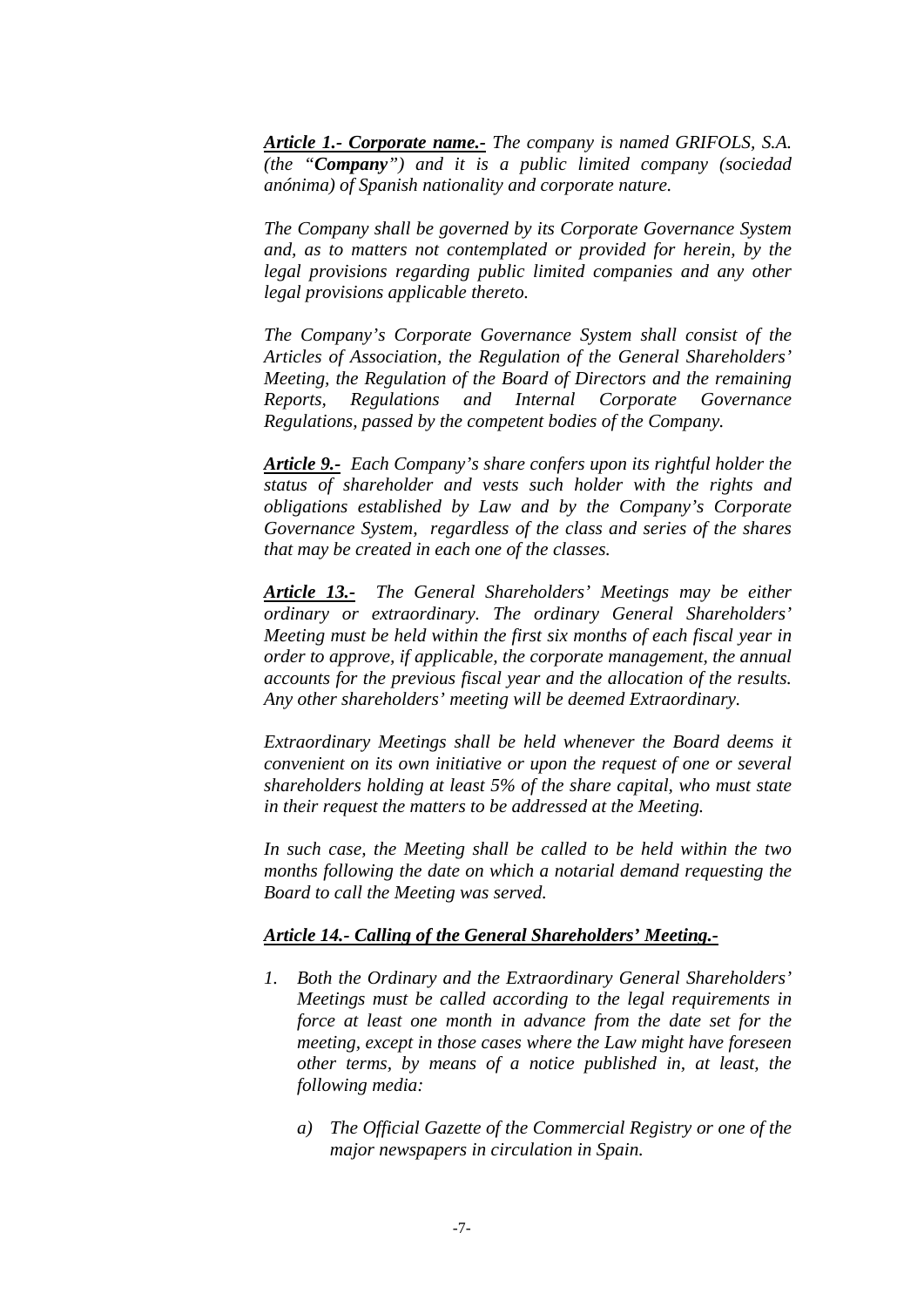- *b) The web page of the Spanish Securities Exchange Commission.*
- *c) The Company's web page.*

*Notwithstanding the foregoing, when the Company offers the shareholders the genuine possibility of voting by electronic means made available to all of them, the extraordinary General Meetings may be called with a minimum prior notice of fifteen (15) days. This reduction in the term to call the meeting will require an express resolution by the Ordinary General Meeting passed by, at least, two thirds (2/3) of the subscribed share capital with voting rights; the validity of this resolution must not exceed the date on which the next meeting is to be held.* 

*The notice published on the Company's corporate web page will be kept available uninterruptedly at least until the General Shareholders' meeting takes place.* 

- *2. The notice must state, in addition to the statements required by article 517 of the Companies Act, the name of the Company, the date and time of the meeting, the agenda, which shall include the matters to be addressed thereat, and the position held by the person or persons issuing the notice; the notice may also set forth the date on which the meeting shall be held, as the case may be, upon second call.*
- *3. Shareholders representing at least five per cent (5%) of the share capital may request the publication of a supplement to the call of the Ordinary General Shareholders' Meeting including one or more items in the agenda of the call and to file justified resolution proposals regarding matters already included or that should be included in the agenda, as long as these new proposals are accompanied by a justification or, if applicable, by a justified resolution proposal. This right must be exercised by means of a certified notification, which must be received at the Company's registered office within five (5) days of the publication of the call to the meeting.*

*The supplement to the call to the meeting must be published at least fifteen (15) days prior to the date set for the meeting.* 

### *Article 16.- Right to attend, proxy granting and representation at the General Shareholders' Meeting.-*

*1. All Company shareholders shall be entitled to attend the general meeting as long as their shares appear registered under their name in the accounting registry at least five (5) days in advance from the date on which the meeting is to be held;*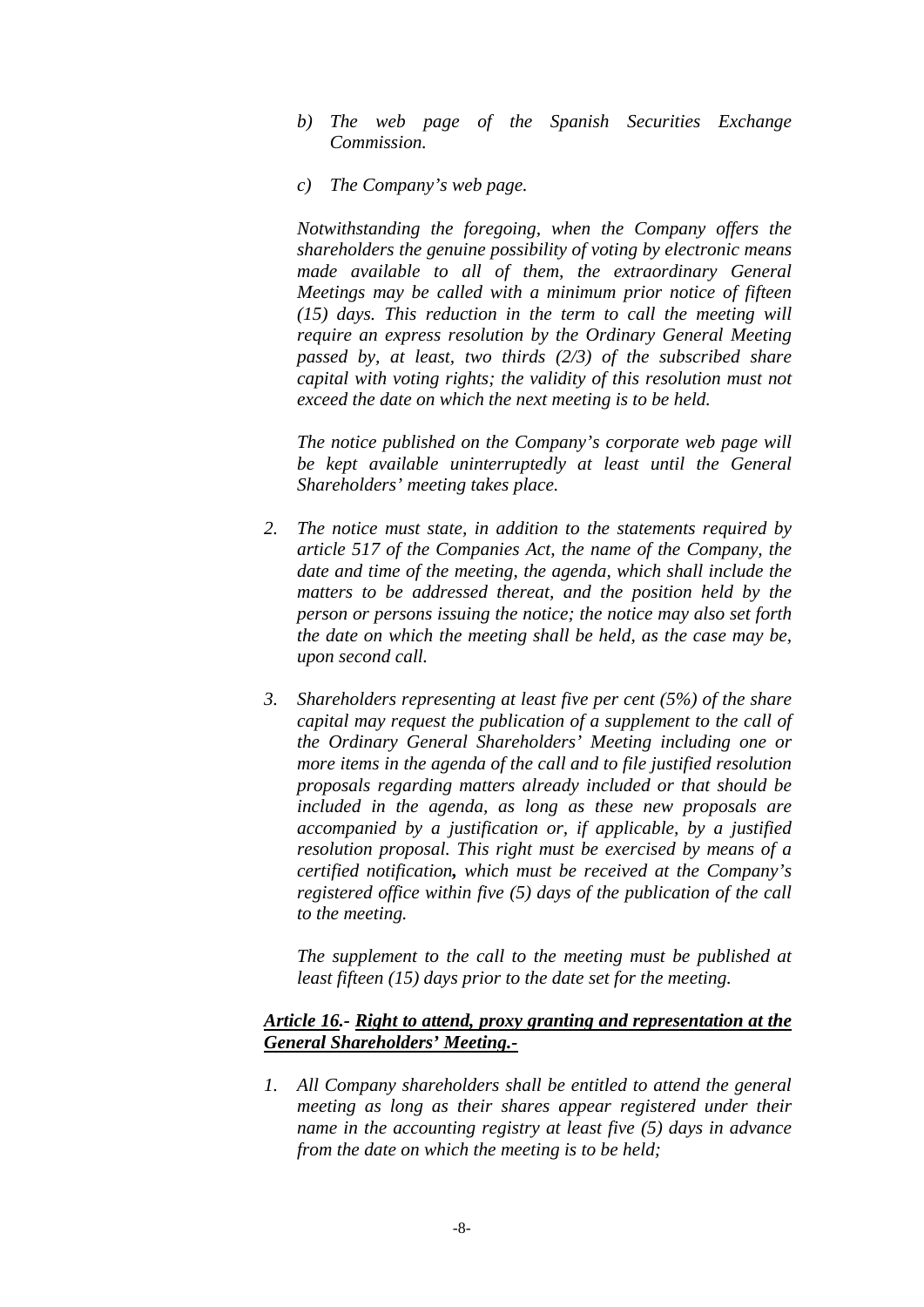*2. Notwithstanding the foregoing, all shareholders with right to attend the meeting, according to the provisions set forth herein, may do so by means of a proxy, even when such proxy is not a shareholder.* 

*Proxy representation must be granted on a special basis for each meeting, either in writing or by distance communication systems, as long as the identity of the represented shareholder, the proxyholder and the contents of the proxy itself are duly guaranteed.* 

*In the event the representation is granted to a legal entity, such entity shall appoint an individual as its proxy representative, as established by the Law.* 

### *Article 17.bis.- Casting of votes through distance voting systems.-*

- *1. All shareholders who have right to attend the Meeting may cast their vote regarding the proposals included in the agenda through the following systems of communication:* 
	- *(a) By postal correspondence, through the sending of the attendance, proxy representation and distance vote card, duly signed and with indication of the sense of their vote; or*
	- *(b) By electronic correspondence or any other distance voting systems in accordance with the instructions contained on the corporate web page of the Company, provided that the safety of the electronic communications is duly guaranteed and the electronic document through which the voting right is exercised includes a recognized electronic signature, according to the provisions of the Electronic Signature Act (Ley de Firma Electrónica) or that, without fulfilling the requirements for the electronic signature, such electronic signature is deemed to be valid by the Board of Directors for having the adequate guarantees as to the authenticity and identification of the shareholder who is exercising his voting right.*

*In order to be deemed valid, distance votes must be received by the Company at least five (5) days before the date set for the meeting.* 

- *2. The notice of the General Shareholders' Meeting shall state the deadlines, means and procedures for casting the vote through distance voting systems.*
- *3. The shareholders who cast their vote through distance voting systems pursuant to this article shall be deemed as present to the effects of convening the meeting. In consequence, the delegations*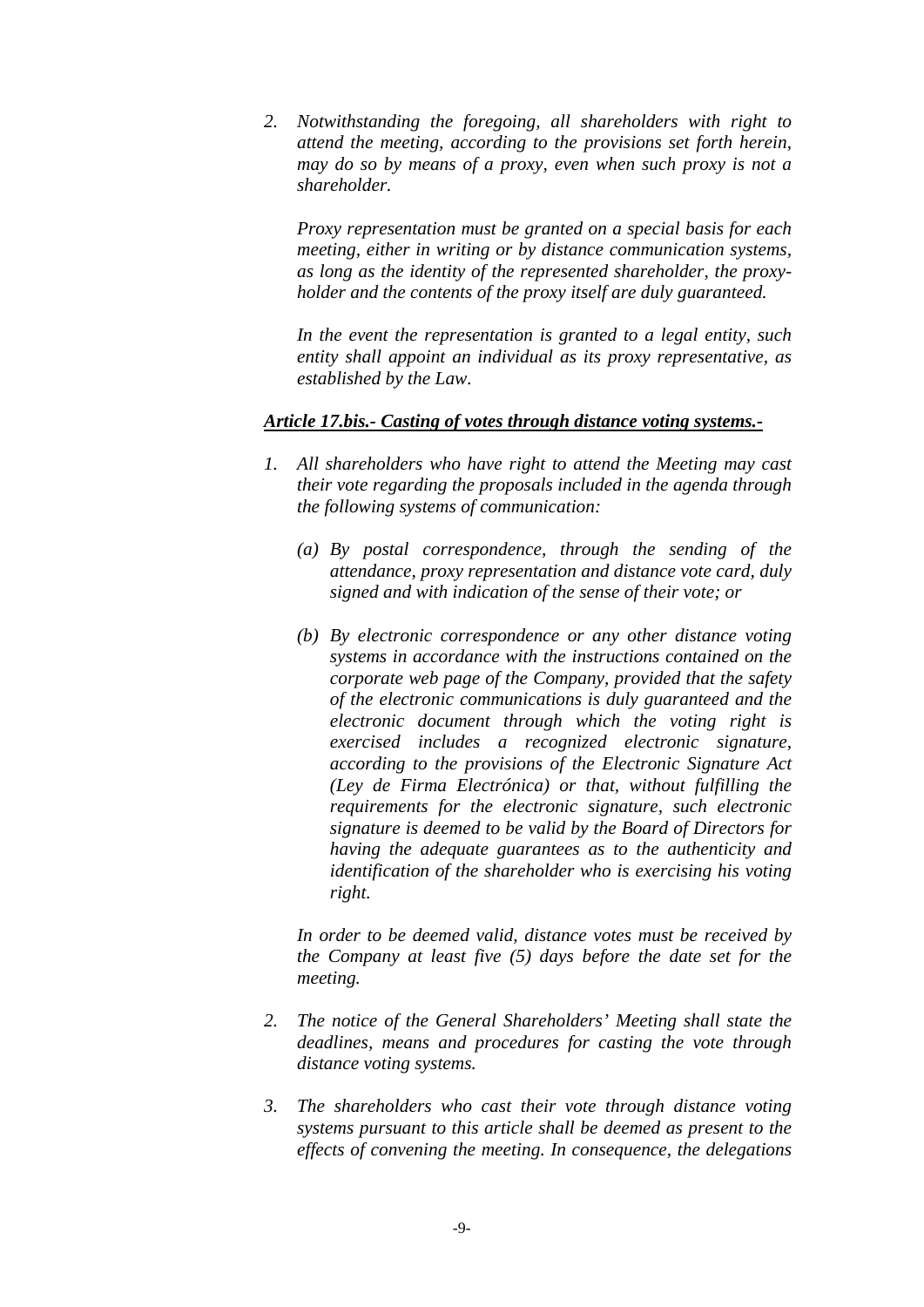*issued previously shall be deemed revoked and those conferred afterwards shall be deemed as not effected.* 

*4. Notwithstanding the foregoing, a vote casted by distance voting systems shall be rendered void by the personal attendance of the shareholder casting the vote to the Meeting.* 

*Article 23.- The Board of Directors is vested with all the authorities that can be legally delegated by the General Shareholders' Meeting in accordance with the provisions of the Companies Act (Ley de Sociedades de Capital).* 

## *Article 25.- Annual Accounts.-*

- *1. Within the maximum term of three (3) months following the end of the fiscal year, the Board of Directors must prepare, in compliance with the requirements set by law, the annual accounts, as well as the management report and the proposed allocation of the result corresponding to such fiscal year.*
- *2. The annual accounts and the management report shall be reviewed by the Company's auditors and shall be submitted to the shareholders' consideration and approval, if applicable, at least one month prior to the date of the General Shareholders' Meeting.*

*Article 26.- The Extraordinary General Shareholders' Meeting called for such purpose may pass and implement reorganization, merger and split-up transactions, or any other structural modifications of its competence, following at all times the requirements and formalities set up by the Act on Companies' Structural Modifications (Ley de Modificaciones Estructurales de las Sociedades Mercantiles) and these Articles of Association.* 

*Article 27.- The dissolution of the Company shall require a prior resolution of the General Shareholders' Meeting and its dissolution can be based on any of the grounds set forth in Article 363 of the Companies Act (Ley de Sociedades de Capital).* 

*Article 28.- Once the dissolution has been passed, the liquidation shall be carried out according to the provisions of the Companies Act (Ley de Sociedades de Capital). Provided the lack of appointment of the liquidators by the General Shareholders' Meeting that approved the dissolution of the Company, those who held the office of directors at the moment of dissolution of the Company will be turned into liquidators.* 

*Article 29.- Upon completion of the liquidation, the liquidators or the liquidation committee shall prepare a final balance sheet, a complete*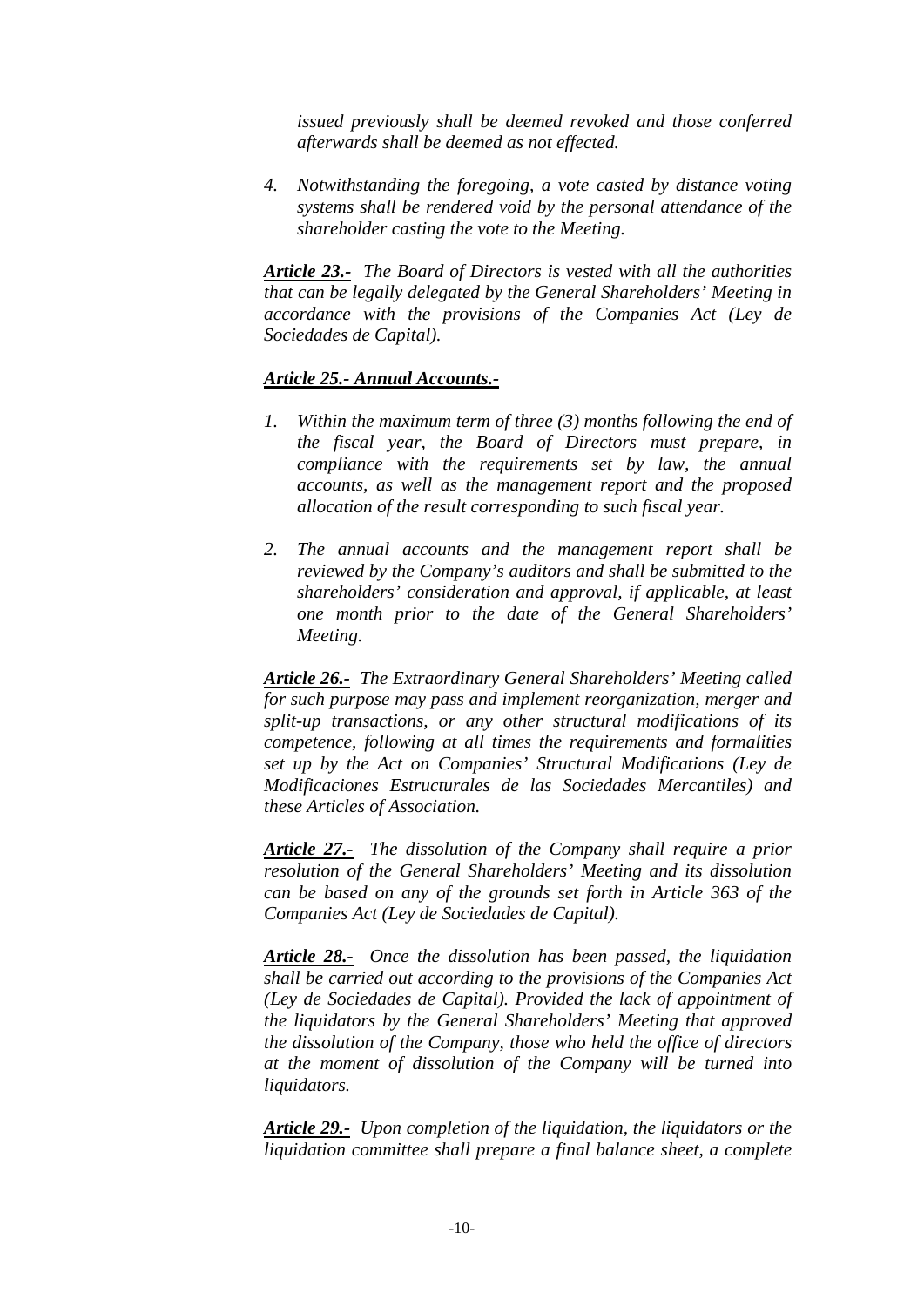*report on such liquidation and a project on the splitting of the remaining assets between the shareholders.* 

*Article 30.- 1. The shareholders are subject to the jurisdiction of the Court corresponding to the Company's registered office.* 

*2. All corporate contentious matters that might arise between the Company and its directors or its shareholders, between the former and latter, or between the shareholders between them, shall be resolved by arbitration of the Arbitration Court of Barcelona (Tribunal Arbitral de Barcelona), of the Catalan Association for Arbitration (Asociación Catalana para el Arbitraje), which will be in charge of appointing one (1) arbitrator and of the administration of the arbitration in accordance with its Regulations. All such matters over which the parties have no free disposition are excepted.* 

*3. Any person subject to a legal incompatibility, especially those established in Law 5/2206, dated 10 April, shall not be entitled to hold offices in the Company.* 

**3.2.- Inclusion of a new article 9.bis in the Articles of Association in order to incorporate the latest legislative developments concerning corporate web pages introduced by the Companies Act presently in force.** 

In view of the compulsory report from the Board of Directors, the inclusion of a new section 9.bis in the Articles of Association is resolved, in order to incorporate the latest legislative developments concerning corporate web pages introduced by the Companies Act presently in force. This article will read as follows:

*Article 9 Bis.- Corporate web page.- The Company will keep a corporate web page to enable the exercise by the shareholders of their information right, and to divulge the relevant information required by the securities market legislation, which shall include all documents and information foreseen by the Law and the Corporate Governance System of the Company and all other information deemed appropriate to be made available to the shareholders and investors through this system.* 

**3.3.- Amendment of articles 22 and 22.bis of the Company's Articles of Association in order to allow more flexibility concerning the regulation of the calls and holding of distance Board Meetings and to adequate their wording to the developments introduced by the new Companies Act.** 

In view of the compulsory report from the Board of Directors, to amend articles 22 and 22.bis of the Articles of Association in order to allow more flexibility concerning the regulation of the calls and holding of distance Board Meetings and to adequate their wording to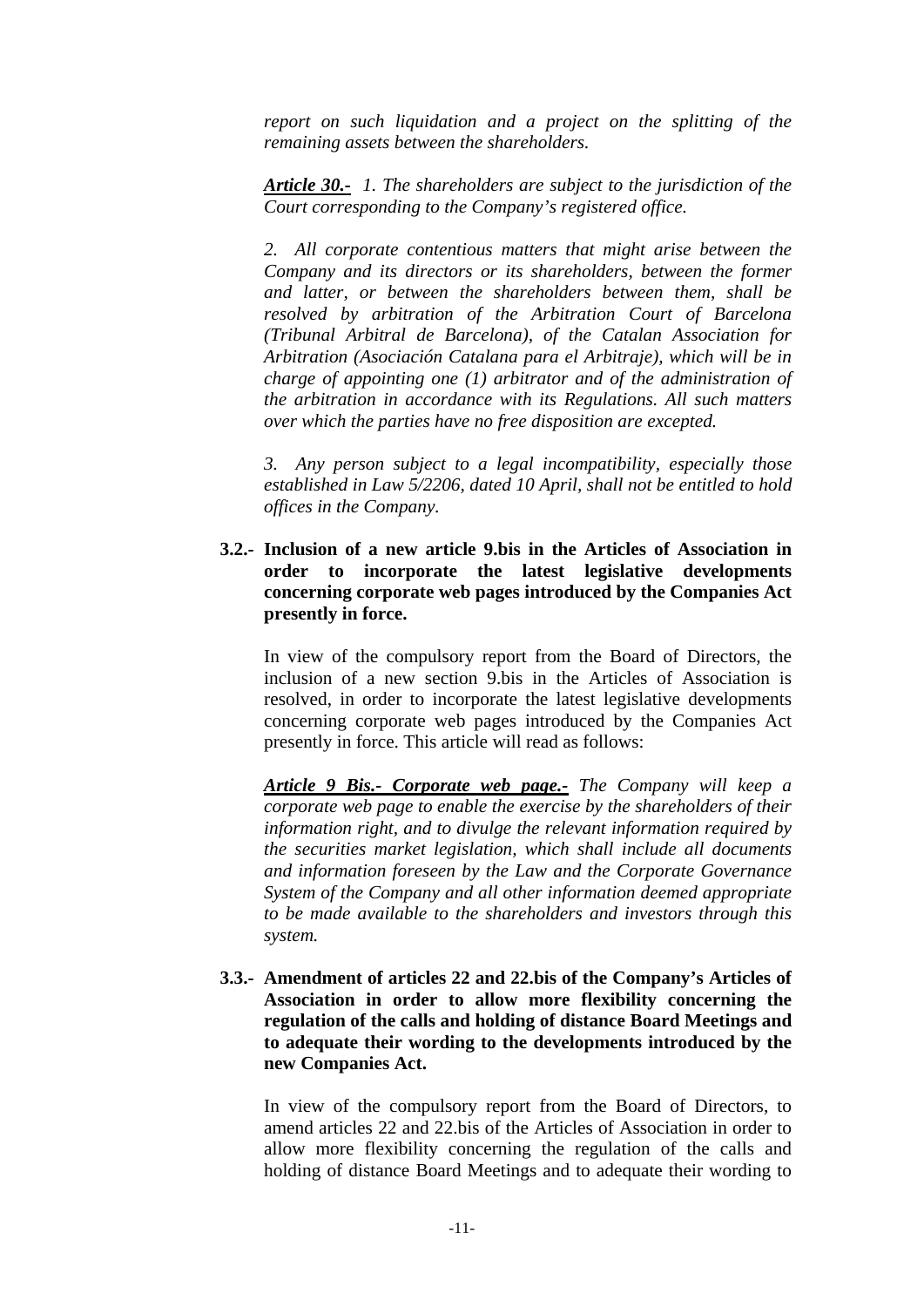the developments introduced by the new Companies Act. These articles will read as follows:

*Article 22.- Calling of the Board of Directors, quorum and majorities.- The Board of Directors shall be called to a meeting by the Chairperson or the or by the person validly taking his place, by any mean that allows its receipt with at least ten (10) days prior to the date on which the meeting is to be held, except for urgent matters that justify a shorter term. The notice of the meeting of the Board shall state the place, date and time as well as the matters to be discussed thereat.* 

 *Notwithstanding the foregoing, the Board of Directors shall be considered validly held without having been called, if all the directors attending or represented by proxy unanimously accept the holding of the meeting, as well as the agenda to be discussed thereat.* 

 *The directors constituting at least one third (1/3) of the members of the Board of Directors may call a meeting, for it to be held at the locality of the registered office, indicating the proposed agenda if, prior request to the Chairperson, he fails to call the meeting without a reasonable cause within one month from said request.* 

 *The attendance of one half plus one of its members, being present or represented by proxy, is required for validly holding meetings of the Board of Directors.* 

 *Resolutions shall be passed by absolute majority of the members of the Board present at the meeting. In the event of a tie, the Chairperson shall have the casting vote.* 

 *Article 22.bis.- Meetings held through distance communication systems.- The Board of Directors, as well as the Committees established within it according to the provisions of the Articles of Association, may hold meetings by videoconference, conference calls or by any other distance communication systems as long as said communications take place in real time and, therefore, in one sole act, and both the identity of the participating or voting individual and the security of the electronic communications, are properly guaranteed. Additionally, any communication or information provided by the Board of Directors or any of the Committees therein shall be in writing, being the electronic means and other distance communication systems admissible. For such purposes, email addresses supplied by the Directors to the Secretary to the Board of Directors shall be deemed valid.* 

**Fourth. Amendment of articles 5, 6, 7, 8, 9, 11, 12, 16, 19 and 20 of the Regulations of the General Shareholders' Meetings in order to adapt their contents to the Companies Act presently in force and to introduce certain qualitative improvements in their wording.**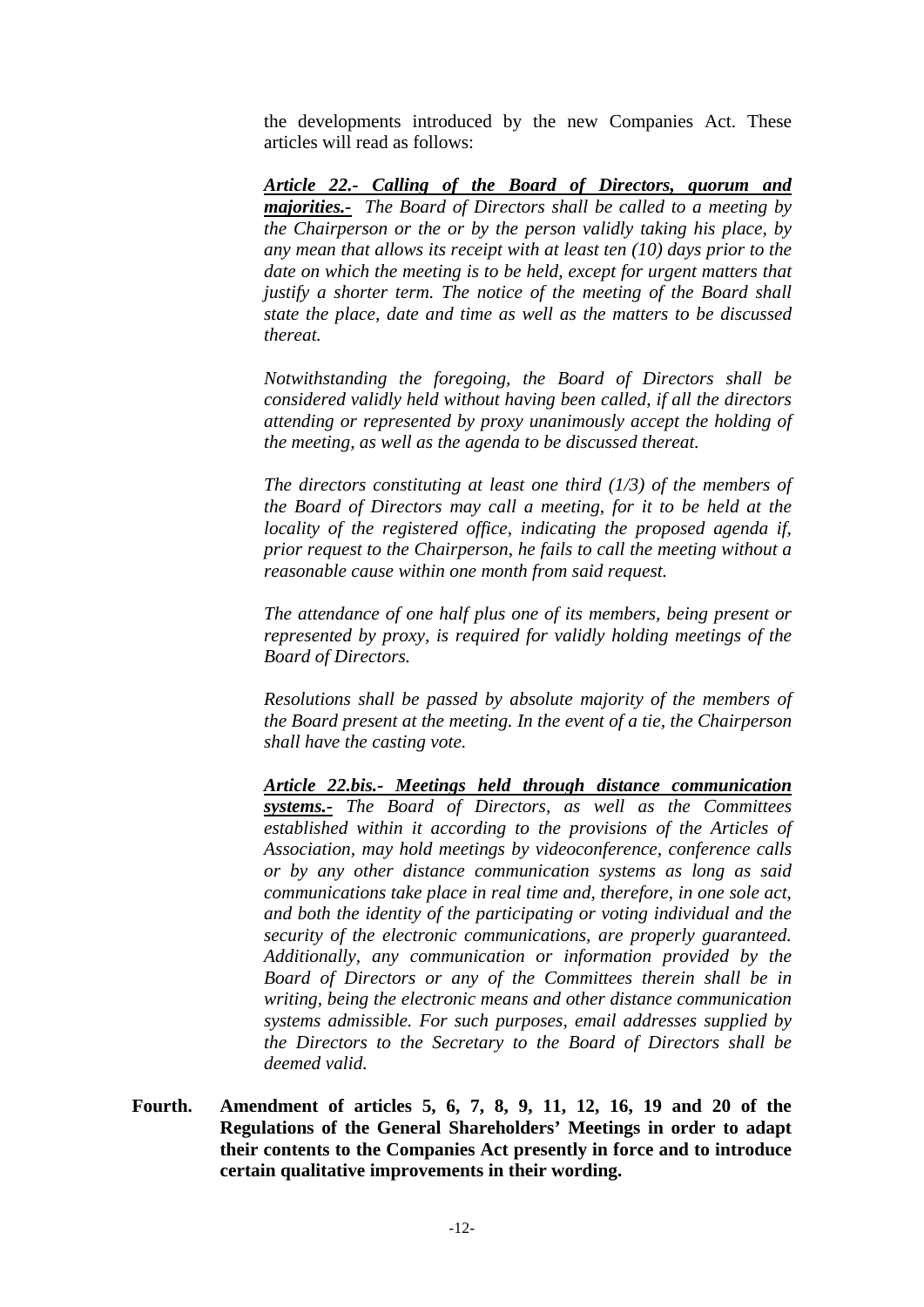In view of the compulsory report from the Board of Directors, to amend articles 5, 6, 7, 8, 9, 11, 12, 16, 19 and 20 of the Regulation of the General Shareholders' Meetings in order to adapt their contents to the Companies Act presently in force and to introduce certain qualitative improvements in their wording. These articles will read as follows:

# *Article 5. General Principles*

- *1. The General Shareholders' Meeting is the supreme decision making body of the Company regarding the matters of its competence.*
- *2. The General Meeting, duly called and summoned, represents all shareholders, and their resolutions, adopted pursuant to the provisions of the Law, the Articles of Association and these Regulations, shall bind all shareholders, including the dissenting shareholders and those who did not attend the meeting.*

# *Article 6. Types of General Meetings*

- *1. The General Shareholders' Meeting may be ordinary or extraordinary.*
- *2. The Ordinary General Shareholders' Meeting, previously called for that purpose, must necessarily meet within the first six (6) months of each fiscal year, in order to approve, if applicable, the corporate management, the annual accounts of the previous fiscal year and to resolve on the allocation of the results.*
- *3. All General Meetings not foreseen in the preceding paragraph shall be considered Extraordinary General Meetings.*

### *Article 7. Competence of the General Meeting*

- *1. The General Shareholders' Meeting, duly called and summoned, shall decide on all matters relating to its competence, in accordance with the Law and the Articles of Association.*
- *2. In particular, the General Shareholders' Meeting shall be in charge of adopting the following resolutions:* 
	- *(a) the approval, as the case may be, of the corporate management and of the annual accounts and the allocation of the results;*
	- *(b) the appointment and dismissal of the members of the Board of Directors;*
	- *(c) the appointment and removal, in accordance with the legal requirements, of the Auditors;*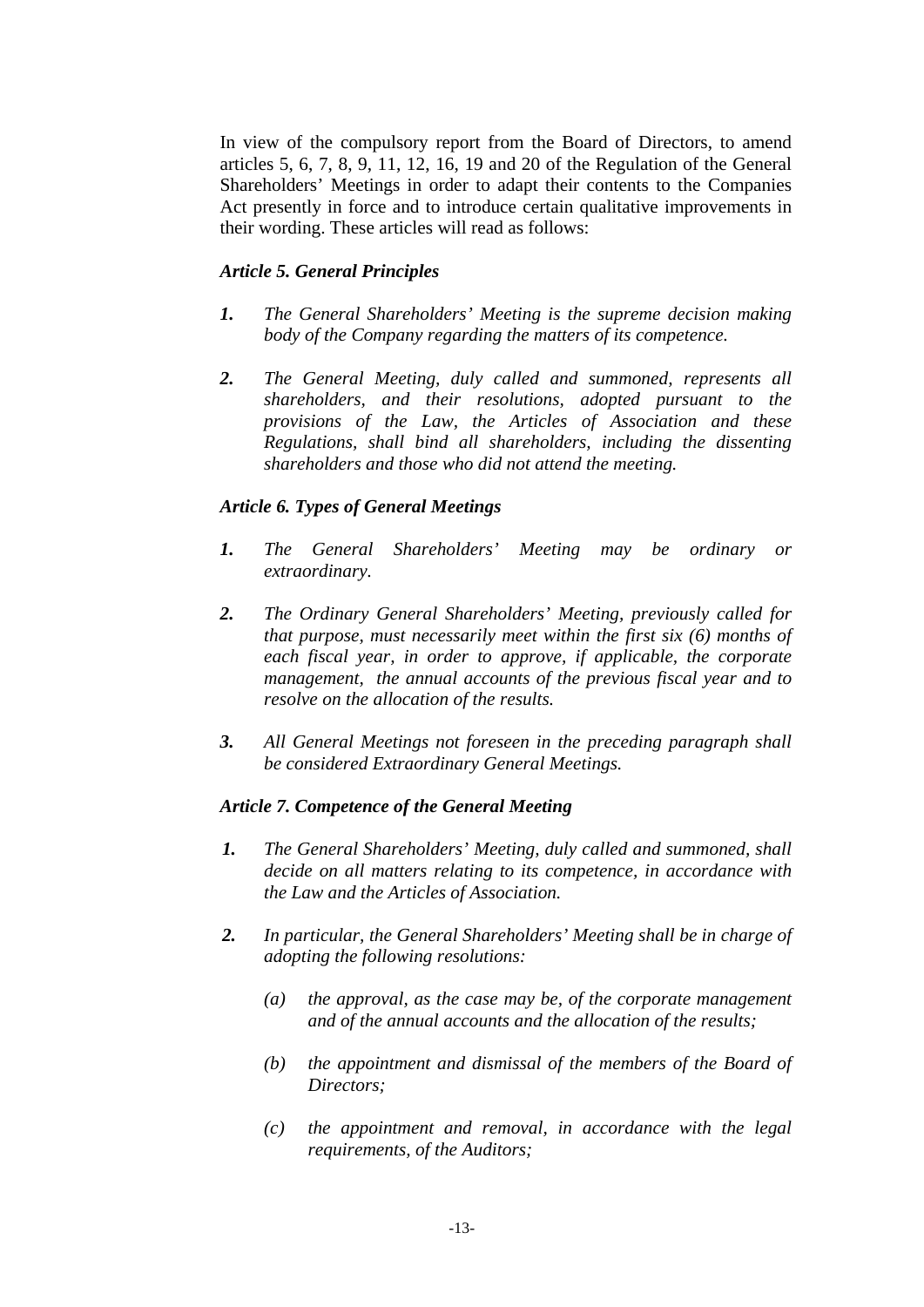- *(d) the amendment of the Articles of Association;*
- *(e) the increase and reduction of the share capital, with suppression, if applicable, of the preferential subscription right; the delegation to the Board of Directors, within the terms foreseen by law, of the authority to set the date or dates for the execution of the agreed capital increase; the authorisation to the Board of Directors to increase the capital pursuant to the provisions contained in article 297.1.b of the Companies Act (Ley de Sociedades de Capital);*
- *(f) the issuance of numbered series of bonds or other securities, whether convertible or not, that may recognise or create a debt;*
- *(g) the transformation, merger, split-off and dissolution of the Company;*
- *(h) the establishment of the remuneration of the Board of Directors and the application, as the case may be, of board members and company officers payment systems, through the distribution of shares, of option rights over the shares, or of incentives related to the value of the Company shares;*
- *(i) the authorisation for the derivative acquisition of own shares;*
- *(j) the exercise of the Company's action for liability, according to requirements established by Law;*
- *(k) the approval and amendment of the Regulations of the General Shareholders' Meeting;*
- *(l) the creation of a corporate web page; and*
- *(m) any other matter attributed to it by law of by the Articles of Association.*

#### *Article 8. Calling of the General Shareholders' Meeting*

- *1. The Board of Directors of the Company must call the General Shareholders' Meeting, both ordinary or extraordinary, following the requirements foreseen in the Law and in the Articles of Association, by means of a notice published in, at least, one of the following media:* 
	- *a) The Official Gazette of the Commercial Registry or one of the major newspapers in circulation in Spain.*
	- *b) The web page of the Spanish Securities Exchange Commission.*
	- *c) The Company's web page.*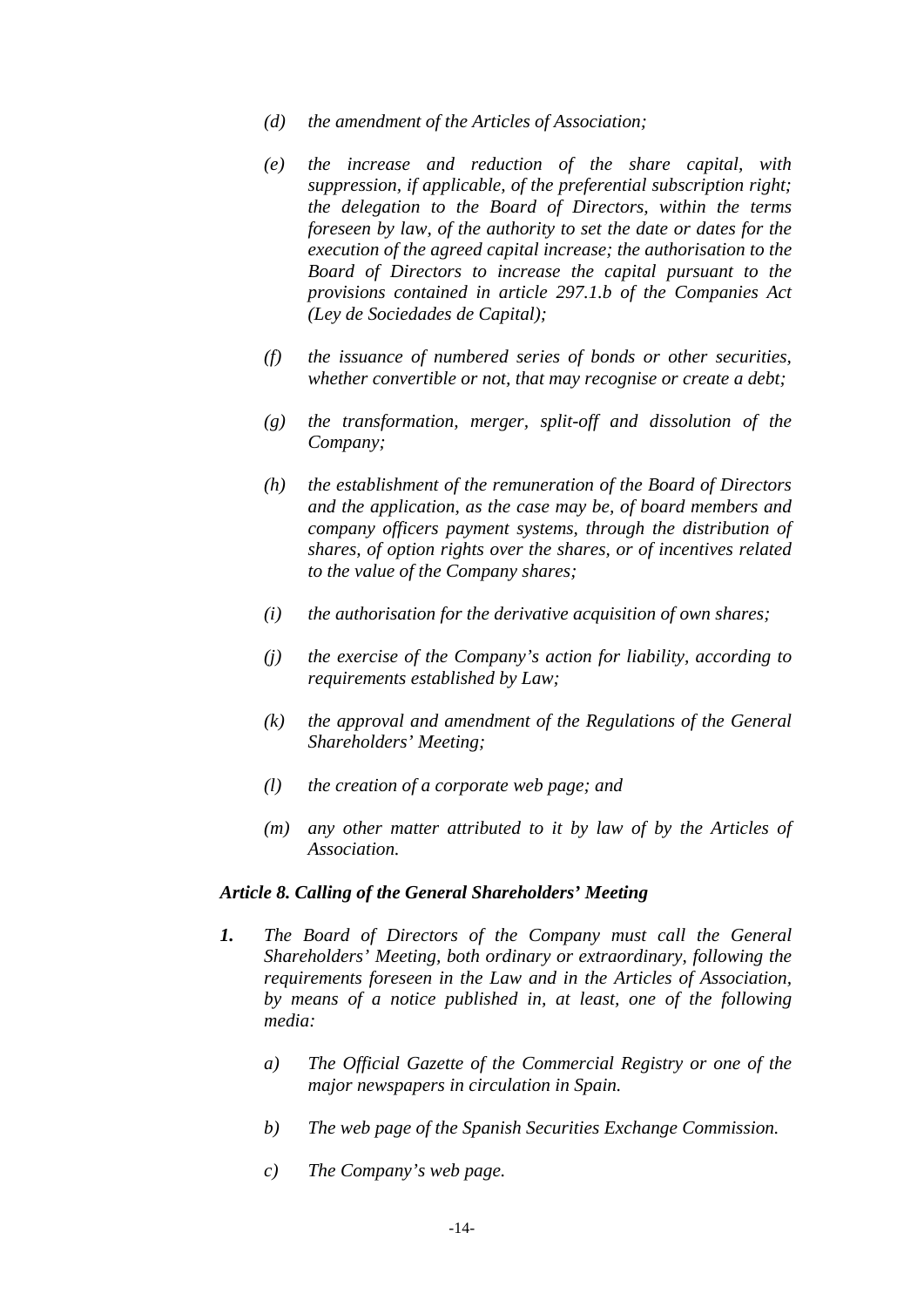*The calling of the General Shareholders' Meeting must be published at least one (1) month in advance from the date set for the meeting. This does not contravene any events in which the Law foresees different terms for the calling of the meeting.* 

*Notwithstanding the foregoing, the Extraordinary General Meetings may be called with a minimum prior notice of fifteen (15) days, provided always that the Company offers its shareholders the actual possibility of voting by electronic means. This reduction in the term to call a meeting will require an express resolution of the Ordinary General Shareholders' Meeting, passed by, at least, two thirds (2/3) of the subscribed share capital with voting rights; the validity of the resolution must not exceed the date on which the next meetings is to be held.* 

*The notice of the calling shall state, in addition to the statements required by article 517 of the Companies Act, the name of the company, the date, and time of the General Shareholders' Meeting, the agenda with all the matters to be discussed therein, as well as the position held by the person or persons issuing the notice and it may also state the date in which, if applicable, the meeting shall be held on second call. Between the first and second call a period of, at least, twenty-four (24) hours must elapse.* 

*2. Shareholders representing, at least, five per cent (5%) of the share capital may request that a supplement to the notice of the Ordinary General Shareholders' Meeting be published, including one or more items in the agenda and filing justified proposals covering matters already included or that should be included in the agenda, as long as these new items are accompanied by a justification or, if applicable, by a justified resolution proposal . This right may be exercised by means of certified notification, which must be received at the registered office within five (5) days following the date of publication of the notice.* 

*The supplement to the notice of the meeting must be published at least fifteen (15) days prior to the date set for the General Meeting.* 

- *3. The General Shareholders' Meeting shall be called:* 
	- *(a) If ordinary, within the first six (6) months of each fiscal year;*
	- *(b) If extraordinary, whenever the Board of Directors deems it to be convenient;*
	- *(c) In any case, when requested, via Notary Public document, by one or several shareholders representing at least five per cent (5%) of the share capital, stating in said request the items to be discussed at the General Meeting. In such a case, the Meeting*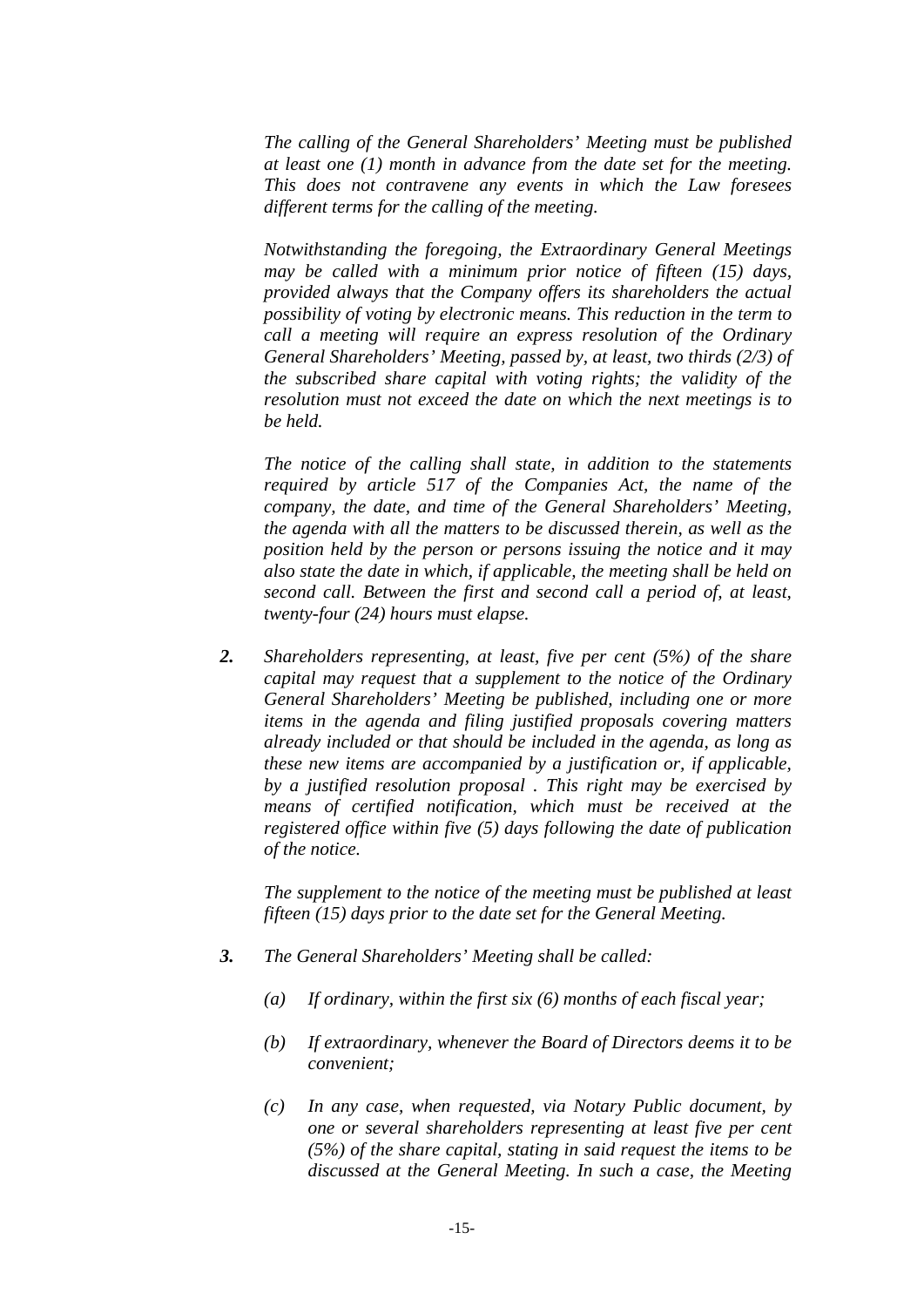*shall be called to be held within two (2) months following the date on which the Board of Directors was notarially required to call it.* 

*If the General Meeting has not been called within the legally established term, it can be called, upon request of any shareholder, in case of ordinary General Meeting, or upon the request of the shareholders referred to in the section (c) above, by the Judge of the Commercial Court of the jurisdiction in which the Company's registered office is located.* 

## *Article 9. Information right available for shareholders prior to the holding of the General Meeting*

## *1. Information on the Company's corporate web page*

*As of the date of publication of the notice of calling of the General Meeting, shareholders shall have the right to obtain information on the Company's web page concerning:* 

- *(a) the full text of the calling of the meeting;*
- *(b) the total number of shares and voting right as at the date of the calling;*
- *(c) the documents to be presented at the Meeting and, in particular, the reports of the directors, auditors and independent experts;*
- *(d) the complete text of the proposed resolutions formulated by the Board of Directors in relation to the items in the agenda for the Meeting or, in their absence, a report from the competent bodies, commenting each one of the items in the agenda. The proposed resolutions submitted by the shareholders will also be included as they are received;*
- *(e) any other documents that must be made available by Law to the shareholders regarding the items in the agenda;*
- *(f) the forms that will have to be used for distance voting and granting of representation, which in accordance with the provisions contained in the Articles of Association and these Regulations, must be made available to shareholders, except for when the forms are sent directly by the Company to each shareholder. In the event they cannot be published on the internet site due to technical reasons, the Company must indicate on the internet site how to obtain the paper forms, which it will have to send to all shareholders who request them;*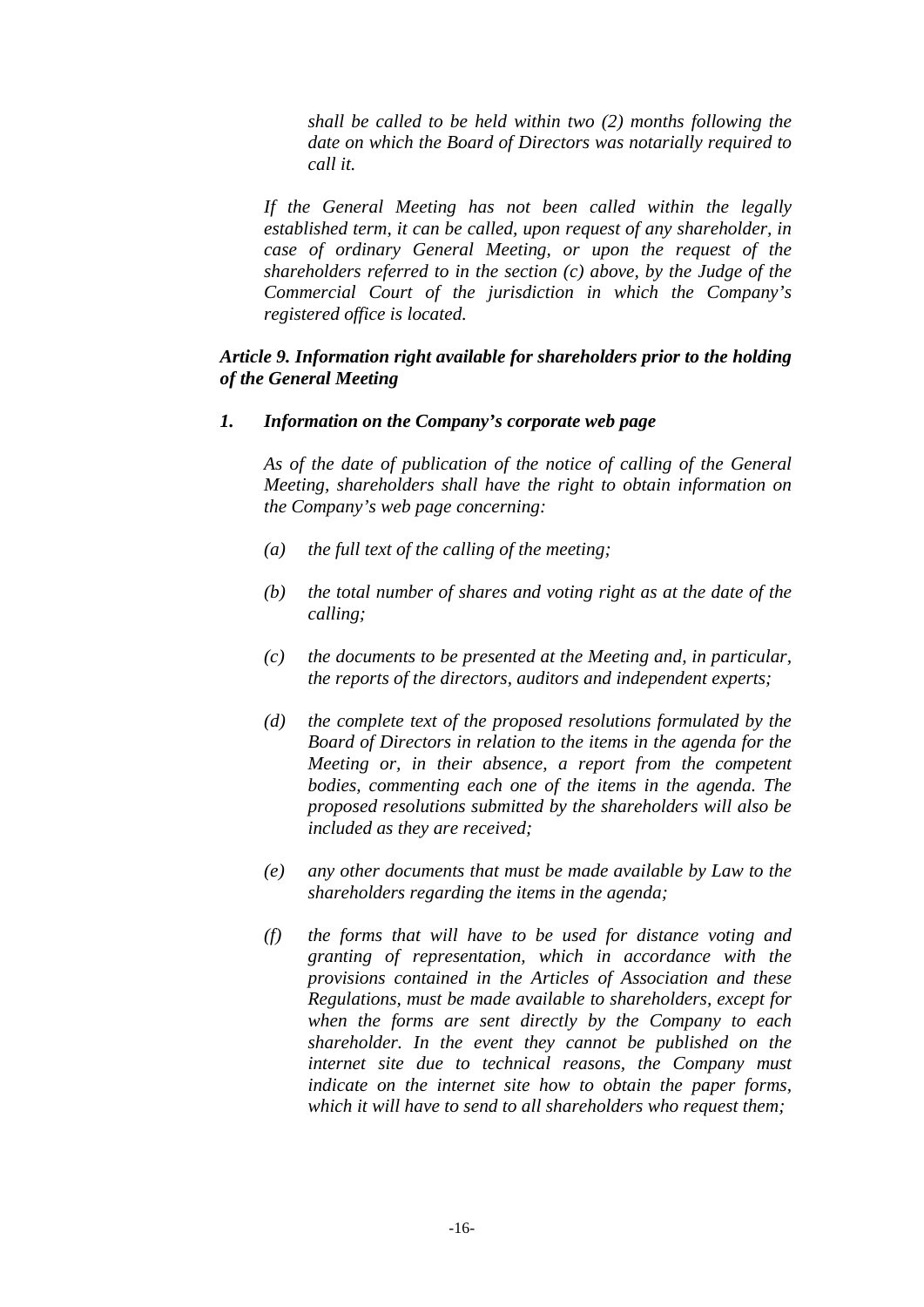*(g) any other information that the Board of Directors deems appropriate for the full effectiveness of the shareholders' information rights.* 

*The notice published on the Company's corporate web page will be available uninterruptedly until the General Shareholders' meeting is held.* 

# *2. Request for prior information*

- *(a) Up to the seventh day prior to the date foreseen for the General Meeting to be held, the shareholders shall have the right to request from the Board of Directors any information or clarification they may require about the items included in the agenda, or to formulate in writing any questions they may deem pertinent. Likewise, in the event that Company shares were quoted on an official secondary market, the shareholders shall have the right to request any information or clarification or to formulate in writing any questions concerning the information accessible to the general public that has been provided by the Company to the National Securities Market Commission (Comisión Nacional del Mercado de Valores) since the last General Meeting was held.*
- *(b) The Board of Directors shall be obliged to provide the required information in writing up to the day the General Meeting is held, except in those cases where, according to the judgment of the Chairperson of the Board of Directors, the publication of the requested information may be prejudicial to the Company's interest. Notwithstanding the above, in no case shall the request for information be denied when such request is backed up by shareholders representing at least twenty five per cent (25%) of the share capital.*
- *(c) The requests for information referred to in the preceding section (a) shall be made by means of a delivery of the request at the registered office, or by post delivery or any other means of distance electronic communication.*

*The only distance electronic communication means to be admitted will be those in which the electronic document based on which the request for information is carried out incorporates a recognised electronic signature, pursuant to the provisions of the Electronic Signature Act (Ley de Firma Electrónica) or that, without observing the requirements for the recognised electronic signature, such were deemed to be valid by the Board of Directors due to the fulfilment of the adequate guarantees as to the authenticity and identification of the shareholder who is exercising his voting right.*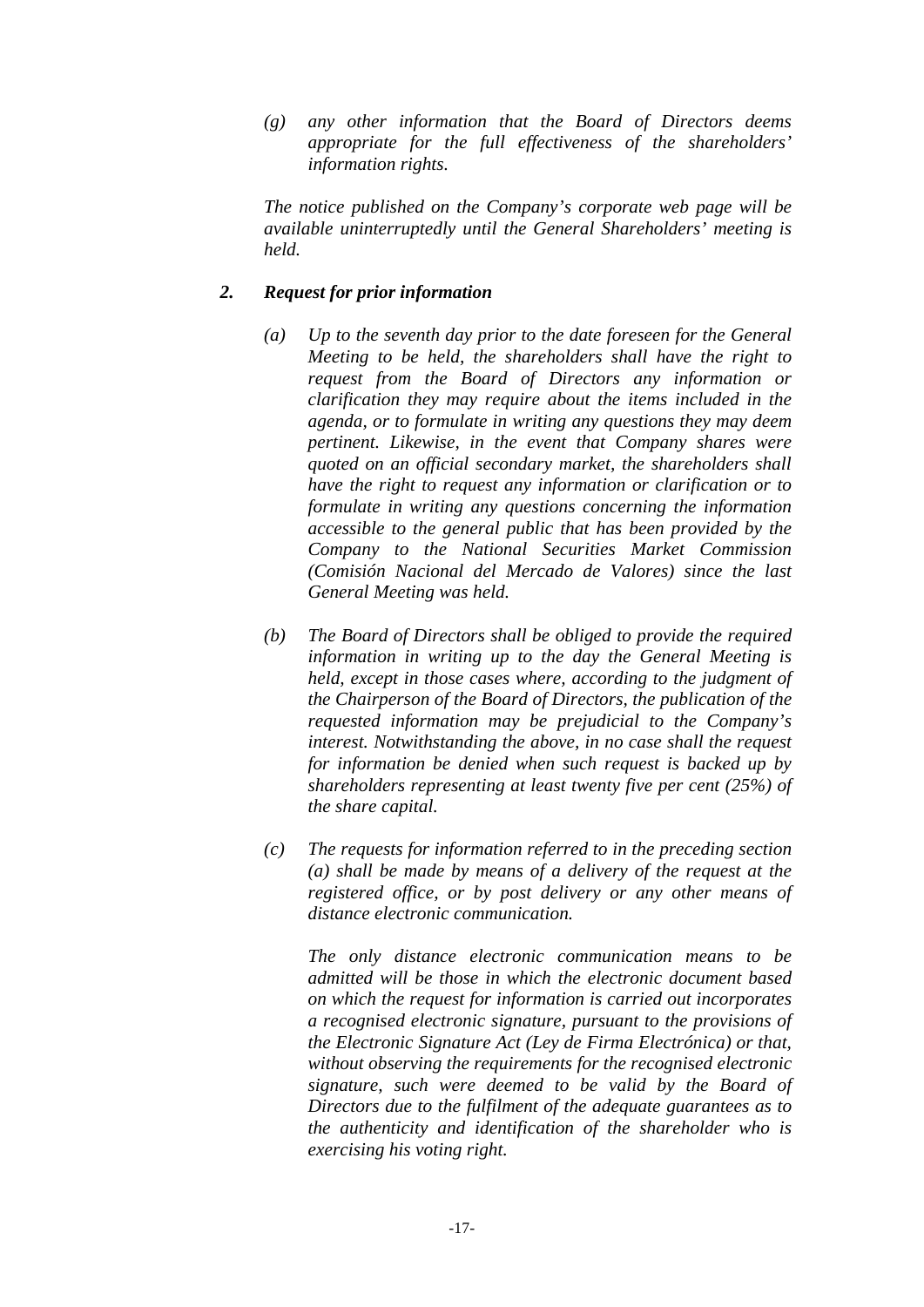# *Article 11. Representation*

*1. Any shareholder with the right to attend according to the provisions of the preceding Article 10 may be represented at the meeting by means of another person, even if such person is not a shareholder.* 

In the event the representation is granted to a legal entity, such entity *shall appoint an individual as its proxy representative, as established by the Law.* 

- *2. The representation must be granted on a special basis for each meeting, either in writing or by distance communication systems, as long as the identity of the proxy-holder, the represented shareholder, and the contents of the conferred representation are duly guaranteed. The Company's web page shall include the procedures and requirements concerning the distance granting of representation.*
- *3. Those individual shareholders who do not have full capacity to act, as well as corporate shareholders, may be represented by those who exercise, by law, their legal representation, which must be duly proven.*
- *4. The representation may always be revoked. Personal attendance of the represented shareholder to the Meeting shall automatically entail the revocation of the representation.*

# *Article 12. Public request for representation*

- *1. The public request for representation shall be governed by Article 186 of the Spanish Companies Act (Ley de Sociedades de Capital). In the event that the Company is quoted on an official secondary market, such limitations as established in Article 114 of the Securities Market Act (Ley del Mercado de Valores) shall be respected regarding the exercise of the voting right of representatives.*
- *2. In any event, the document, in which the power of representation appears, shall contain or have annexed the agenda of the General Meeting, as well as the instructions concerning the exercise of the represented party's right to vote and the indication in which sense the proxy-holder shall vote in the case of no direct instructions being imparted.*
- *3. Exceptionally, when circumstances that where not known by the shareholder at the time of sending of the voting instructions arise, the proxy-holder may vote in a contrary sense, if the interests of the represented party might be damaged otherwise. In the event a vote is cast in a contrary sense to the instructions received, the proxy-holder must inform the represented shareholder immediately in writing explaining the reasons for such vote.*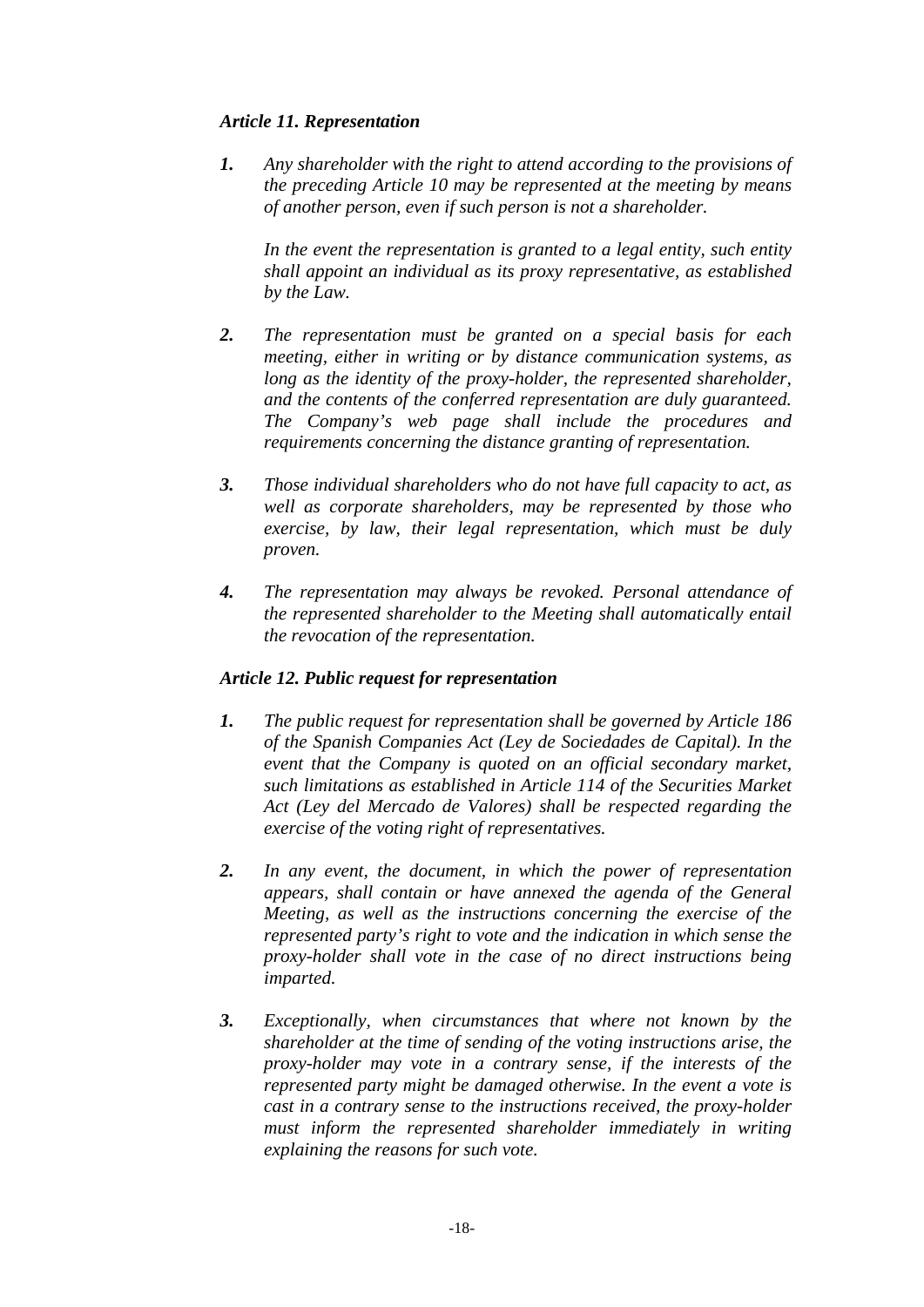*4. A public request for representation shall be considered to have taken place when the same proxy-representative is granted representation by more than three (3) shareholders.* 

# *Article 16. Chairperson's Speech and Participations*

- *1. Once the General Meeting has been summoned, the Chairperson shall invite the shareholders who wish to speak in order to request information regarding the items in the agenda, to make this known to the Secretary, or as the case may be, to the Notary Public, or to those assisting them, indicating his name and surnames, the number of shares they own or, if applicable, they represent. If they wish to request that their participation should be recorded literally in the Minutes of the Meeting, they will have to deliver it in writing at that moment to the Notary or the Secretary.*
- *2. Before starting the round of speeches, the Chairperson will present to the General Shareholders' Meeting the most relevant aspects of the fiscal year and the Board of Directors proposals, being able to require the attendance of the remaining members of the Board of Directors, of the Secretary and the managers of the Company.*
- *3. After the Chairperson has finished his speech and once the Board table presiding the Meeting has the list of shareholders who wish to speak and, in any case, before voting on the matters included in the agenda, the shareholders' turn to speak will be opened in the order in which they are called by the presiding Board table.*
- *4. The Chairperson of the Audit Committee or, in his absence, a member of such Committee will answer any questions and requests for information regarding any issues within the remit of the Audit Committee, without prejudice to the faculty to inform of the remaining members of the Board of Directors.*
- *5. The Board of Directors shall be obliged to provide the information or clarifications concerning the items in the agenda that the intervening shareholders may request verbally. In the case of not being able to satisfy the right of the shareholder at that moment, the Board of Directors shall be obliged to facilitate the relevant information in writing within seven (7) days following the end of the Meeting, except in those cases where, in the Chairperson's judgement, the publication of the requested information may be prejudicial to the best interests of the Company.*

*The information cannot be denied when the request is backed by shareholders who represent at least twenty-five per cent (25%) of the share capital.*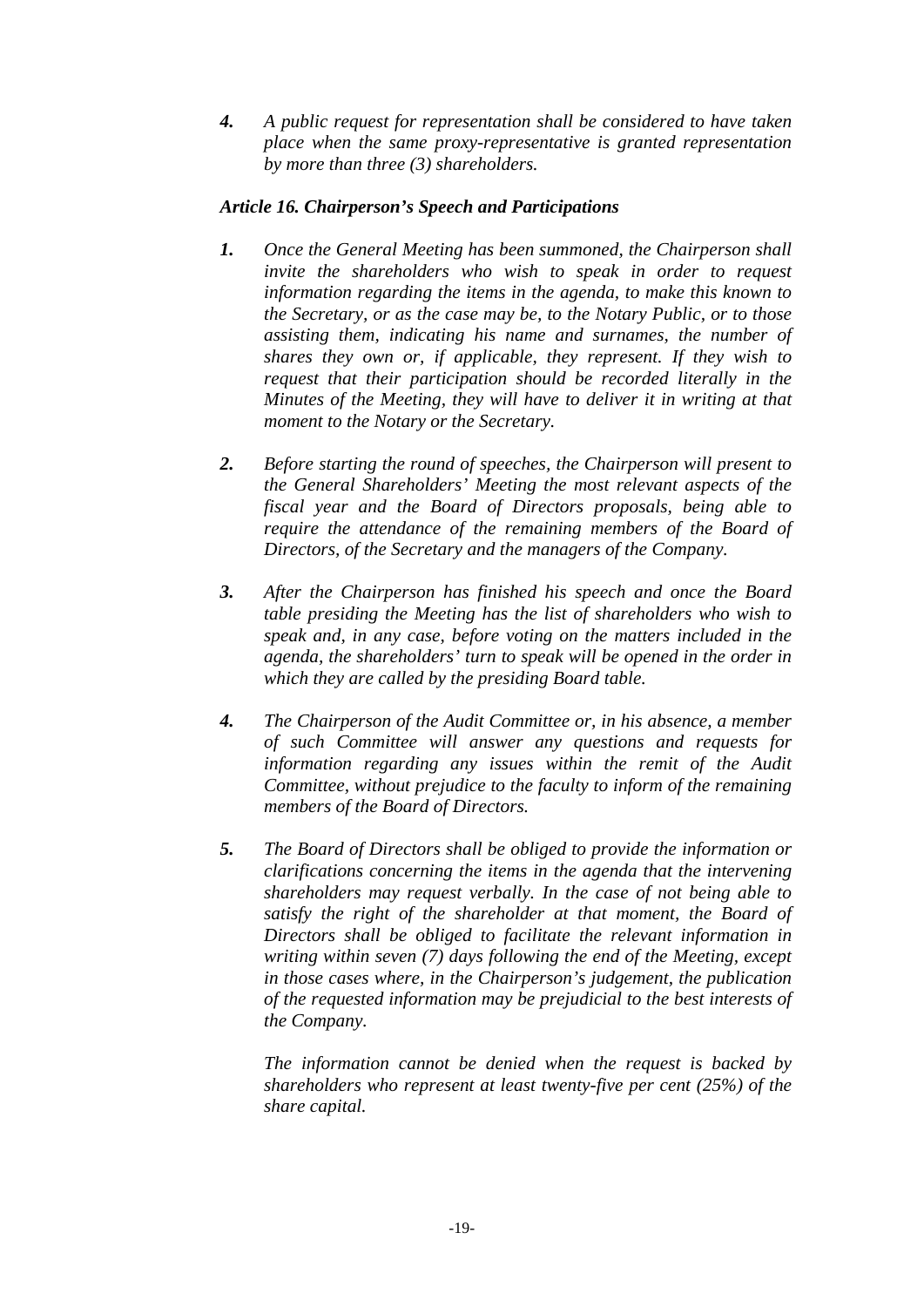# *Article 19. Voting and passing of resolutions*

*1. Following the aloud reading by the Secretary, which may be waived when no shareholder opposes it, of the proposals of resolutions, voting shall take place firstly on the proposals formulated by the Board of Directors and, in such case, it shall then pass to voting on those made by other proposers in such events as set forth in the Spanish Companies Act (Ley de Sociedades de Capital).* 

*In any case, when a proposal of resolution is passed, all others on the same matter that are incompatible with it shall automatically be withdrawn and thus not be submitted to voting.* 

- *2. In order to vote on resolutions the following voting determination system will be used, without prejudice of the Chairperson's faculties to agree on the use of another alternative system when circumstances so advise: favourable votes will be understood as those corresponding to all shares with voting rights attending the meeting, minus the votes of shares whose owners or proxy holders vote against, in blank or abstain.*
- *3. Once the voting for each resolution has concluded, the Chairperson or, by his delegation, the Secretary shall declare the resolution passed or rejected, computing, in such case, the votes casted by distance voting systems in accordance with the provisions set forth in Article 20 of these Regulations.*

### *Article 20. Distance voting*

- *1. According to the provisions of the Articles of Association, shareholders with the right to attend may cast a distance vote regarding the proposals included in the agenda, through the following systems of communication:* 
	- *(a) by postal correspondence, through the sending of the attendance, proxy representation and distance vote card, duly signed with clear indications of the sense of their vote; or*
	- *(b) by electronic correspondence or any other distance communication systems, following the instructions contained on the corporate web page of the Company, as long as the safety of the electronic communications is duly guaranteed and the electronic document through which the voting right is exercised incorporates a recognised electronic signature, pursuant to the Electronic Signature Act (Lye de Firma Electrónica), or that, without fulfilling the requirements for the electronic signature, such electronic signature is deemed to be valid by the Board of Directors for having the adequate guarantees as to the authenticity and identification of the shareholder who is exercising his voting right.*